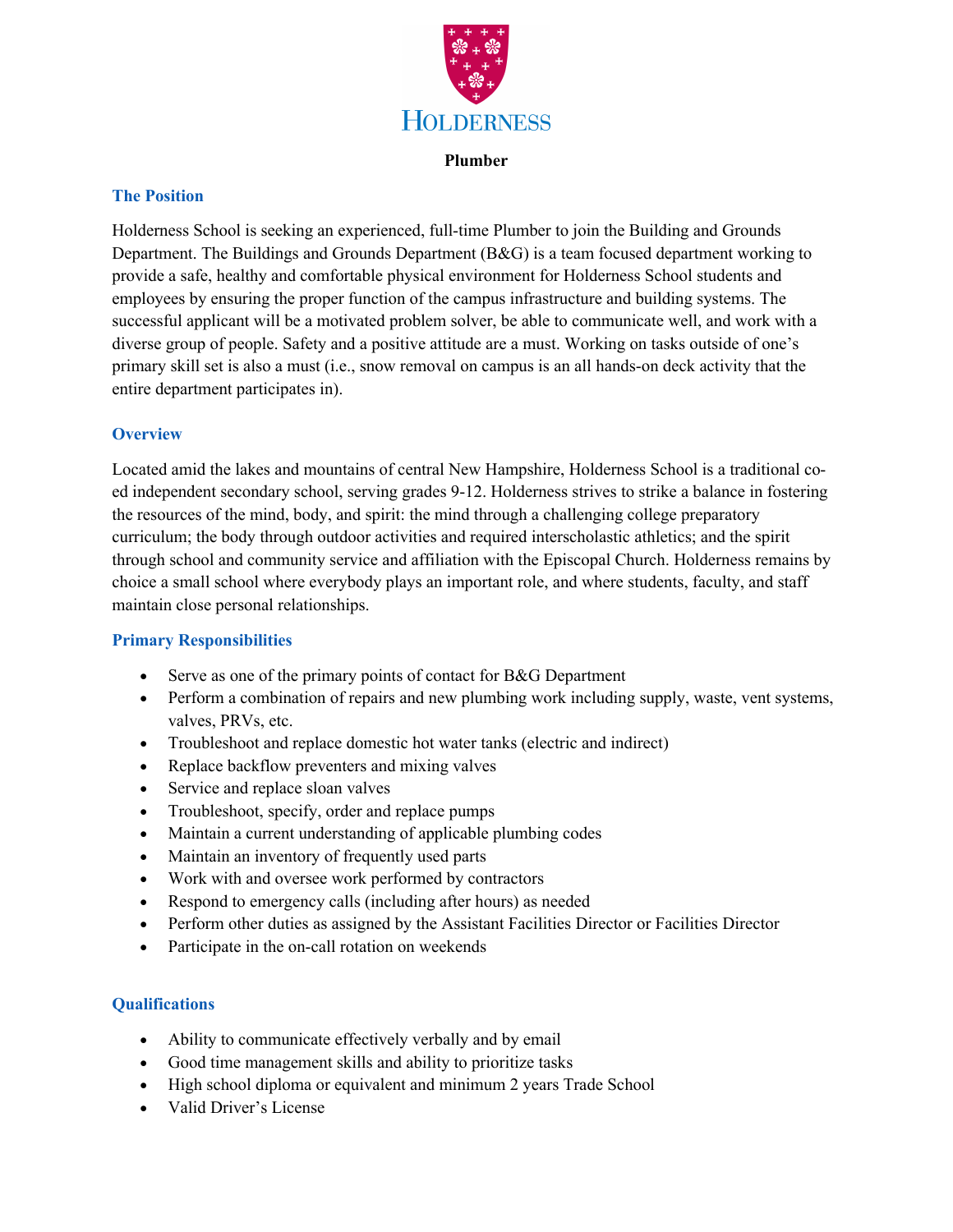

- Ability to lift 50 lbs.
- Ability to stand for prolonged periods of time
- Journeyman License required

# **Highly Desirable**

- Tier 1 & 2 Refrigeration Certification
- Water Works Operator Experience or Licensing
- DOT health card (or ability to obtain)
- DDC controls experience
- Trades License
- OSHA Training
- Master Plumbing License

## **The Process**

If interested in this position, please send a resume to Director of Facilities Tony LeMenager at tlemenager@holderness.org

Letters of recommendation are not required at first, but will be required after preliminary screening. No phone calls please. We prefer electronic attachments rather than paper. An onsite interview is required. Criminal background checks are performed on all new hires.

Holderness School is an equal opportunity employer, and will not discriminate, or tolerate discrimination, against any employee or applicant in any manner prohibited by law.

## **Universal Employee Objectives**

*All employees should act in support of the mission and strategic goals of the school. The mission is: Holderness School fosters equally in each student the resources of the mind, body, and spirit in the creation of a caring community, inspiring all to work for the betterment of humankind and God's creation.* 

*Leadership at Holderness is each person's journey to best serve and empower others. It is expected that all employees of Holderness model leadership in their conduct and the performance of their jobs through the exhibition of four characteristics:*

## Initiative

**Be a proactive and continuous learner:** take opportunities to learn new skills and to extend one's education.

**Strive to Continuously Improve:** regularly looks for ways to improve practice. **Anticipate Challenges:** be prepared to deal with difficulties and rise to challenges.

## Empathy